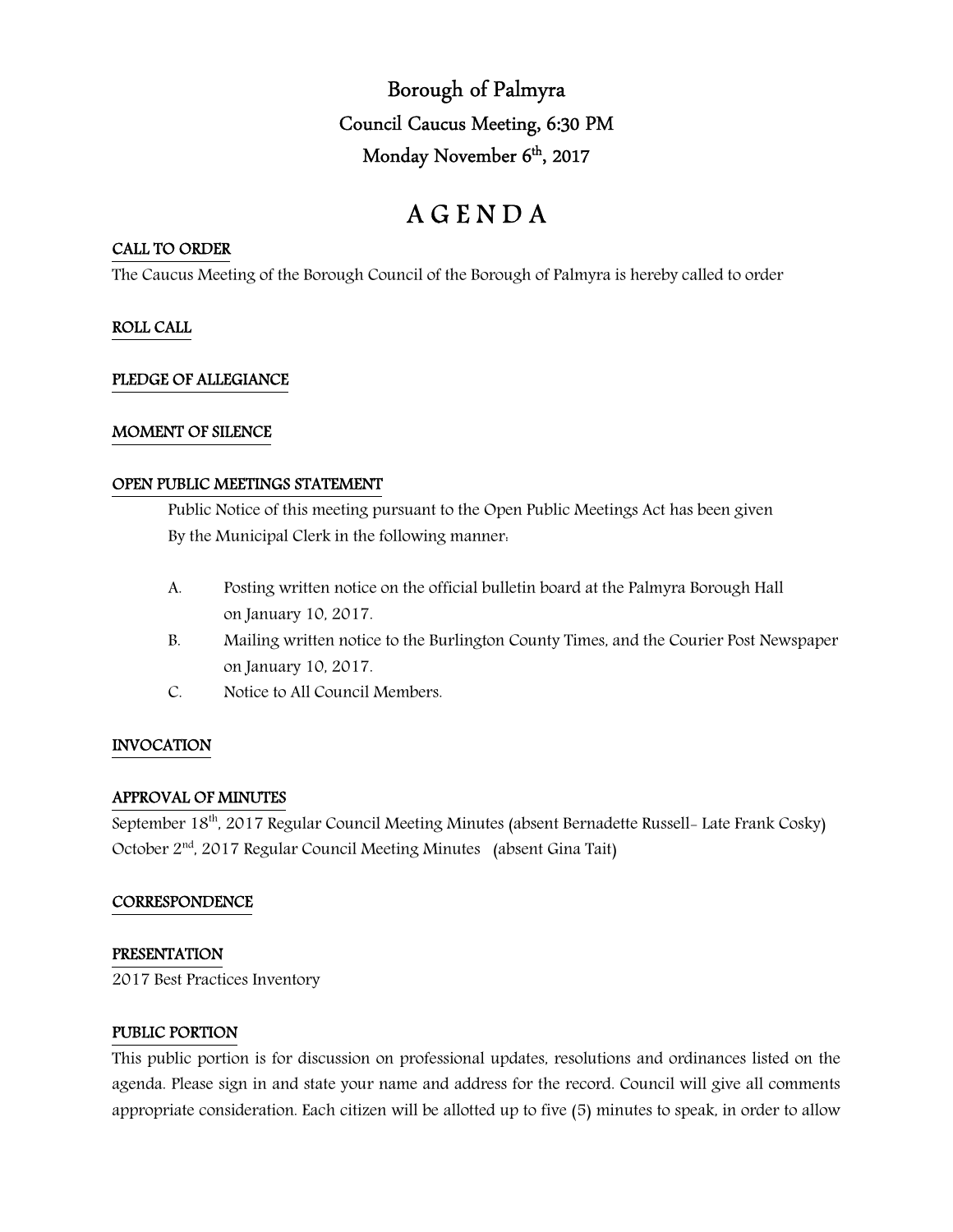everyone an opportunity to ask questions and express their opinions or concerns. Please direct all comments to the Mayor. Each citizen may only speak once during each public portion.

# RESOLUTIONS Consent Agenda

Resolution 2017-216 and Resolution 2017-223 to Resolution 2017-226 will be enacted as a single motion, if any resolution needs additional discussion it will be removed from the consent agenda and voted on separately.

- Resolution 2017-216, Resolution Awarding a Contract to New Cingular Wireless PCS, LLC (Owned by AT&T Mobility II, LLC) for the Leasing of Space for Installation of Cellular Antenna Array and Ground Space for the Borough's Telecommunications Tower Bid Project in the Monthly Rental Amount of \$2,800.00 for Year One of the Initial Five Year Term for Location 1 Antennae RAD Center at 137'
- Resolution 2017-223, Resolution Approving Kaylee Wilson as an Active Member of the Palmyra Fire Department.
- Resolution 2017-224, Resolution Authorizing Refund of Sewer Overpayments for Block 58 Lot 15.01 and Block 43 Lot 11.01.
- Resolution 2017-225, Resolution Authorizing Purchase of 2018 Chevrolet Tahoe Vehicle thru Cranford Co-op #47-CPCPS in an amount not to exceed \$34,719.00 and Emergency Accessories and Installations for Upfit Under State Contract #81165 and #81336 in an amount not to exceed \$11,197.49.
- **Resolution 2017-226,** Resolution Authorizing a Shared Service Agreement Between Burlington County Board of Chosen Freeholders and Borough of Palmyra

# COMMUNITY SPOTLIGHT

- Halloween Parade
- Veterans Day Celebration 11/11/2017
- Take a Veteran to Lunch Saturday November  $18<sup>th</sup>$ , 2017 at 12:00 pm
- Tony's Barber Shop Mural
- Santa Claus is Coming to Town

# DISCUSSION ITEMS

# NEW Business

- Code Enforcement Officer
- ERI proposal for On Call Contracting Services
- Community Center potential use by Palmyra-based organizations only
- Burlington City RFP/ Shared Service for Zoning Official

# OLD Business

- Master Plan Reexamination potential CGP&H/BCBC Planning Services Request for Assistance
- Vacant Property Ordinance Amendment (2013-20)